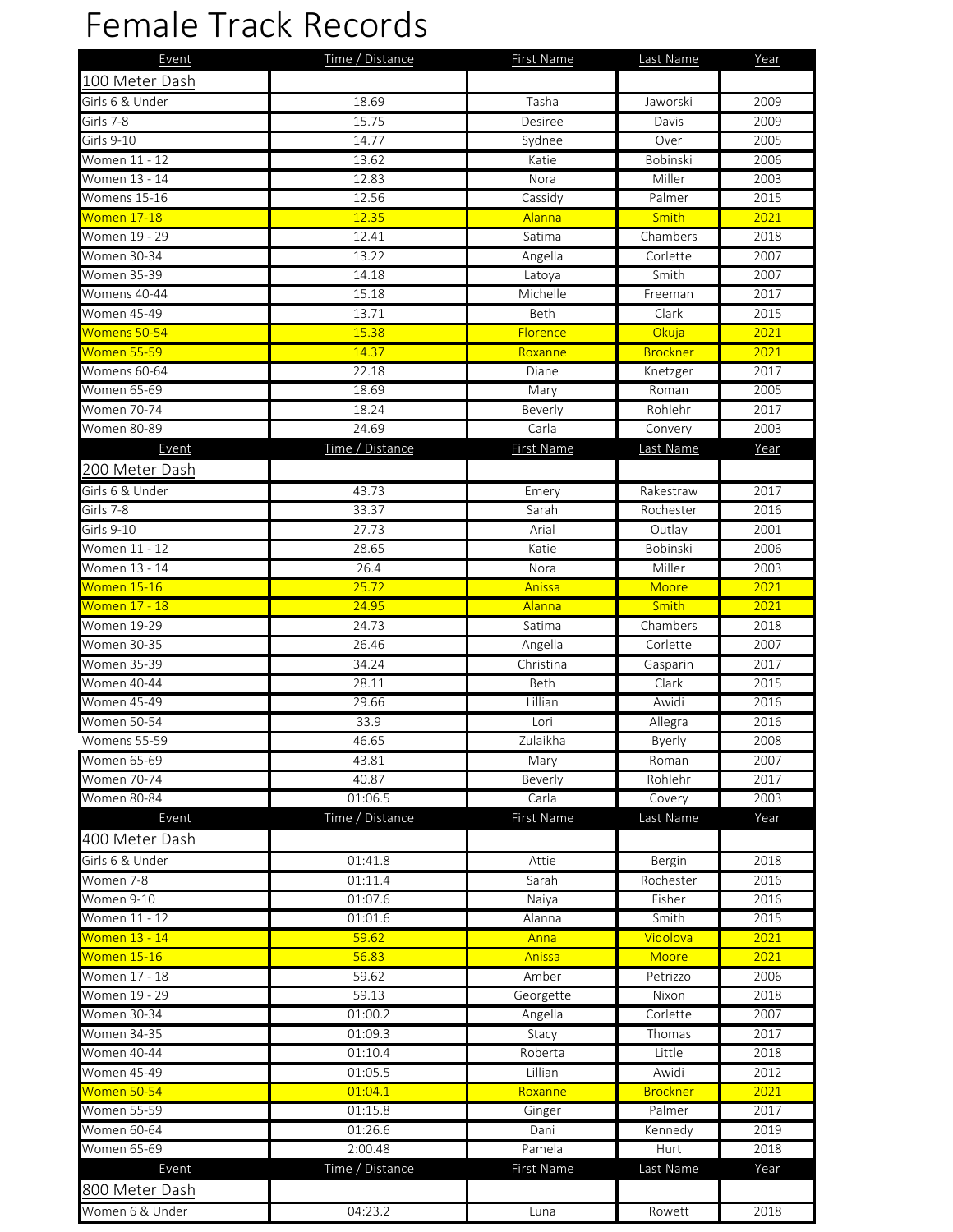|                    | 03:04.6            | Hannah            | Cook             | 2005         |
|--------------------|--------------------|-------------------|------------------|--------------|
| Women 9-10         | 02:40.8            | <b>Brooke</b>     | Sheppard         | 2017         |
| Women 11 - 12      | 02:25.6            | Tai               | Sheppard         | 2017         |
| Women 13 - 14      | 02:25.9            | Kaylah            | Hill             | 2017         |
| Women 15-16        | 02:17.5            | Victoria          | Vidolova         | 2021         |
| Women 17 - 18      | 2.25.61            | Katrina           | Ainsworth        | 2005         |
| Women 19-29        | 02:31.3            | Lauren            | McCarthy         | 2005         |
| Womens 30-34       | 02:54.2            | Elizabeth         | Teneyck          | 2017         |
| Women 35-39        | 03:06.9            | Marika            | Sickenger        | 2003         |
| Women 40-44        | 02:45.2            | Kirsten           | Rigney           | 2017         |
| Women 45-49        | 02:48.2            | Tara              | Rudinski         | 2014         |
| Women 50-54        | 03:00.7            | Dani              | Kennedy          | 2011         |
| Women 55-59        | 02:29.4            | Michelle          | Rohl             | 2021         |
| <b>Women 60-64</b> | 03:12.1            | Dani              | Kennedy          | 2019         |
| Women 65-69        | 03:23.8            | <b>Ivy</b>        | <b>Bell</b>      | 2021         |
| Event              | Time / Distance    | First Name        | Last Name        | Year         |
| 1 Mile Run         |                    |                   |                  |              |
| Women 7-8          | 06:44.5            | Liv               | Killam           | 2021         |
| Women 9-10         | 05:53.9            | Leilani           | Gibson           | 2016         |
| Women 11 - 12      | 05:39.4            | Maya              | Gomes            | 2017         |
| Women 13 - 14      | 05:35.0            | Frances           | <b>Brillante</b> | 2005         |
| Women 15-16        | 05:45.6            | Valerie           | Fox              | 2017         |
| Women 17 - 18      | 05:23.2            | Elizabeth         | Fengler          | 2014         |
| Women 19-29        | 05:24.9            | Lauren            | McCarthy         | 2005         |
| Women 30-34        | 07:22.8            | Laura             | Thomas           | 2018         |
| Women 35-39        | 6:10.51            | Alissa            | Scott            | 2018         |
| Women 40-44        | 06:42.1            | Jennifer          | Wight            | 2019         |
| Women 45-49        | 05:59.5            | Tara              | Rudinski         | 2014         |
| Womens 50-54       | 06:08.0            | Dani              | Kennedy          | 2012         |
| Womens 55-59       | 06:20.5            | Dani              | Kennedy          | 2014         |
| Women 60-64        | 06:21.0            | Lauren            | Leslie           | 2021         |
| Event              | Time / Distance    | <b>First Name</b> | Last Name        | Year         |
| 2 Mile Run         |                    |                   |                  |              |
| <b>Women 11-12</b> | 14.20.33           | Claire            | Smith            | 2003         |
| Women 13 - 14      | 11:20.3            | Haley             | Hasty            | 2014         |
|                    |                    |                   |                  |              |
| Women 15-16        | 14:13.3            | Chase             | Ireland          | 2021         |
| Women 17 - 18      | 12:03.4            | Ally              | Costa            | 2008         |
| Women 19-29        | 11:49.8            | Elizabeth         | Fengler          | 2015         |
| Womens 30-34       | 19:17.1            | Victoria          | Lindsey          | 2011         |
| <b>Women 35-39</b> | 18:39.2            | Jessica           | Willis           | 2017         |
| Women 40-44        | 13:26.6            | Tara              | Rudinski         | 2014         |
| <b>Women 50-54</b> | 13:27.0            | Dani              | Kennedy          | 2012         |
| Women 60-64        | 15:15.8            | Dani              | Kennedy          | 2021         |
| Event              | Time / Distance    | First Name        | Last Name        | Year         |
| 100 M High Hurdles |                    |                   |                  |              |
| Women 13 - 14      | 16.9               | Nia Michelle      | Chris            | 2005         |
| Women 15-16        | 16.21              | Nia               | Christie         | 2018         |
| Women 17 - 18      | 15.39              | Lauren            | Tanz             | 2007         |
| Women 19 - 29      | 15.94              | Catherine         | Milledge         | 2013         |
| Women 30-34        | 18.98              | Laura             | Thomas           | 2018         |
| Event              | Time / Distance    | <b>First Name</b> | Last Name        | Year         |
| 1 Mile Race-Walk   |                    |                   |                  |              |
| Women 9-10         | 15:36.5            | Bridget           | Steele           | 2008         |
| Women 13 - 14      | 10:22.4            | Kara              | Steele           | 2004         |
| Women 17 - 18      | 09:31.8            | Kara              | Steele           | 2005         |
| Women 19 - 29      | 9.24.37            | Jean              | Tenan            | 2004         |
| <b>Women 30-34</b> | 9:17.97            | Anine             | Stanley          | 2018         |
| <b>Women 35-39</b> | 13:13.2            | Migdalia          | Congdon          | 2009         |
| Women 40-44        | 12:26.7            | Nancy             | Hucey            | 2019         |
| <b>Women 45-49</b> | 07:12.5            | Mary Anne         | Torrellas        | 2000         |
| Womens 50-54       | 15:14.6            | Silvia            | Dake             | 2011         |
| <b>Women 55-59</b> | 07:56.7<br>09:35.8 | Maryanne          | Daniel           | 2011<br>2021 |